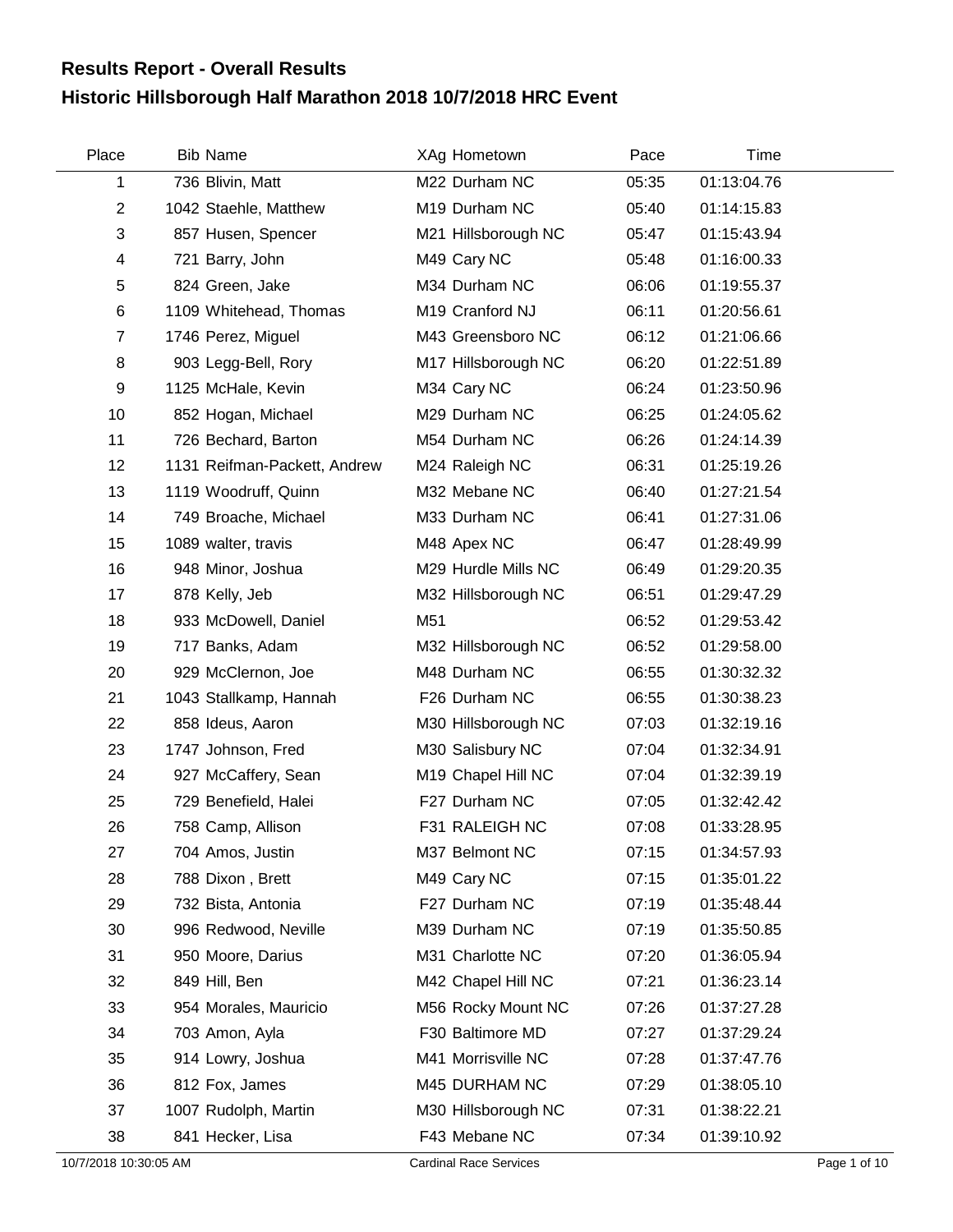| Place | <b>Bib Name</b>              | XAg Hometown         | Pace  | Time        |  |
|-------|------------------------------|----------------------|-------|-------------|--|
| 39    | 845 Hennen, Josh             | M22 Chapel Hill NC   | 07:34 | 01:39:12.73 |  |
| 40    | 980 Patel, Maxwell           | M21 Chapel Hill NC   | 07:35 | 01:39:19.05 |  |
| 41    | 840 Hecker, Brad             | M47 Mebane NC        | 07:36 | 01:39:27.45 |  |
| 42    | 902 Legg, Erik               | M55 Hillsborough NC  | 07:37 | 01:39:44.44 |  |
| 43    | 1121 Wozniak, Jason          | M43 Hillsborough NC  | 07:38 | 01:39:53.51 |  |
| 44    | 773 costello, bill           | m57 DURHAM NC        | 07:38 | 01:39:56.97 |  |
| 45    | 800 Esquivel Cardoso, Brenda | F23 Cary NC          | 07:39 | 01:40:14.60 |  |
| 46    | 737 Bobb, Quintyn            | M18 Zebulon NC       | 07:40 | 01:40:27.25 |  |
| 47    | 928 McCaffrey, Joseph        | M38 Durham NC        | 07:41 | 01:40:38.52 |  |
| 48    | 1067 Thomas, Justin          | M34 Hillsborough NC  | 07:41 | 01:40:39.05 |  |
| 49    | 925 Mbiomingi, Brastus       | M44 Cary NC          | 07:42 | 01:40:55.33 |  |
| 50    | 1127 Ornelas, Victor         | M33 Durham NC        | 07:43 | 01:41:08.47 |  |
| 51    | 992 Raptopoulos, Sophia      | F37 Atlanta GA       | 07:43 | 01:41:10.66 |  |
| 52    | 796 Edwards, Matthew         | M40 Chapel Hill NC   | 07:44 | 01:41:12.31 |  |
| 53    | 1008 Ruoff, Mark             | M18                  | 07:44 | 01:41:14.92 |  |
| 54    | 1103 Wendell, Michelle       | F28 Cary NC          | 07:45 | 01:41:35.70 |  |
| 55    | 1022 Scroggins, Rachel       | F23 Moncure NC       | 07:46 | 01:41:49.42 |  |
| 56    | 743 Bost, Justin             | M28 Wendell NC       | 07:47 | 01:42:02.93 |  |
| 57    | 965 Nobles, Mike             | M55 Cary NC          | 07:48 | 01:42:13.85 |  |
| 58    | 1014 Scharen, Danielle       | F24 Durham NC        | 07:50 | 01:42:42.59 |  |
| 59    | 982 Peters, Holley           | F34 Winston Salem NC | 07:51 | 01:42:50.07 |  |
| 60    | 1113 Wilkinson, Cory         | M39 Huntersville NC  | 07:56 | 01:43:54.57 |  |
| 61    | 1141 chu, jennifer           | f34 Chapel Hill NC   | 07:57 | 01:44:14.59 |  |
| 62    | 1135 Tubergen, Elissa        | F34 Hillsborough NC  | 07:58 | 01:44:24.44 |  |
| 63    | 886 Kirchhoff, Richard       | M57 midlothian VA    | 07:59 | 01:44:34.85 |  |
| 64    | 873 Kavanaugh, Colin         | M16 Hillsborough NC  | 08:00 | 01:44:44.51 |  |
| 65    | 751 Broglie, Jessica         | F34 Raleigh NC       | 08:00 | 01:44:44.78 |  |
| 66    | 947 Milla, Hazel             | F19 Chapel Hill NC   | 08:02 | 01:45:15.47 |  |
| 67    | 1145 Covas, Daniel           | M37                  | 08:04 | 01:45:34.26 |  |
| 68    | 707 Andre, Ulf               | M51 Hillsborough NC  | 08:09 | 01:46:46.94 |  |
| 69    | 905 LI, SIYING               | F31 Durham NC        | 08:10 | 01:47:02.62 |  |
| 70    | 774 Cox, Emily               | F37 Durham NC        | 08:11 | 01:47:11.39 |  |
| 71    | 752 Brown, Gregory           | M34 DURHAM NC        | 08:11 | 01:47:17.01 |  |
| 72    | 1128 Pavey, Christine        | F27 Timberlake NC    | 08:12 | 01:47:21.43 |  |
| 73    | 1146 Hawkins, Jason          | M46 Hillsborough NC  | 08:12 | 01:47:27.95 |  |
| 74    | 946 Milla, Gabriel           | M45 Chapel Hill NC   | 08:14 | 01:47:50.76 |  |
| 75    | 1754 Johnston, Helen         | F <sub>18</sub>      | 08:14 | 01:47:57.58 |  |
| 76    | 1110 Whitman, Lori           | F38 Hillsborough NC  | 08:15 | 01:48:04.41 |  |
| 77    | 987 Polzin, Kyle             | M24 Greensboro NC    | 08:18 | 01:48:46.96 |  |
| 78    | 983 Peterson, Joshua         | M32 Morganton NC     | 08:19 | 01:48:59.31 |  |
| 79    | 1122 Wright, Gena            | F50 Knightdale NC    | 08:20 | 01:49:07.36 |  |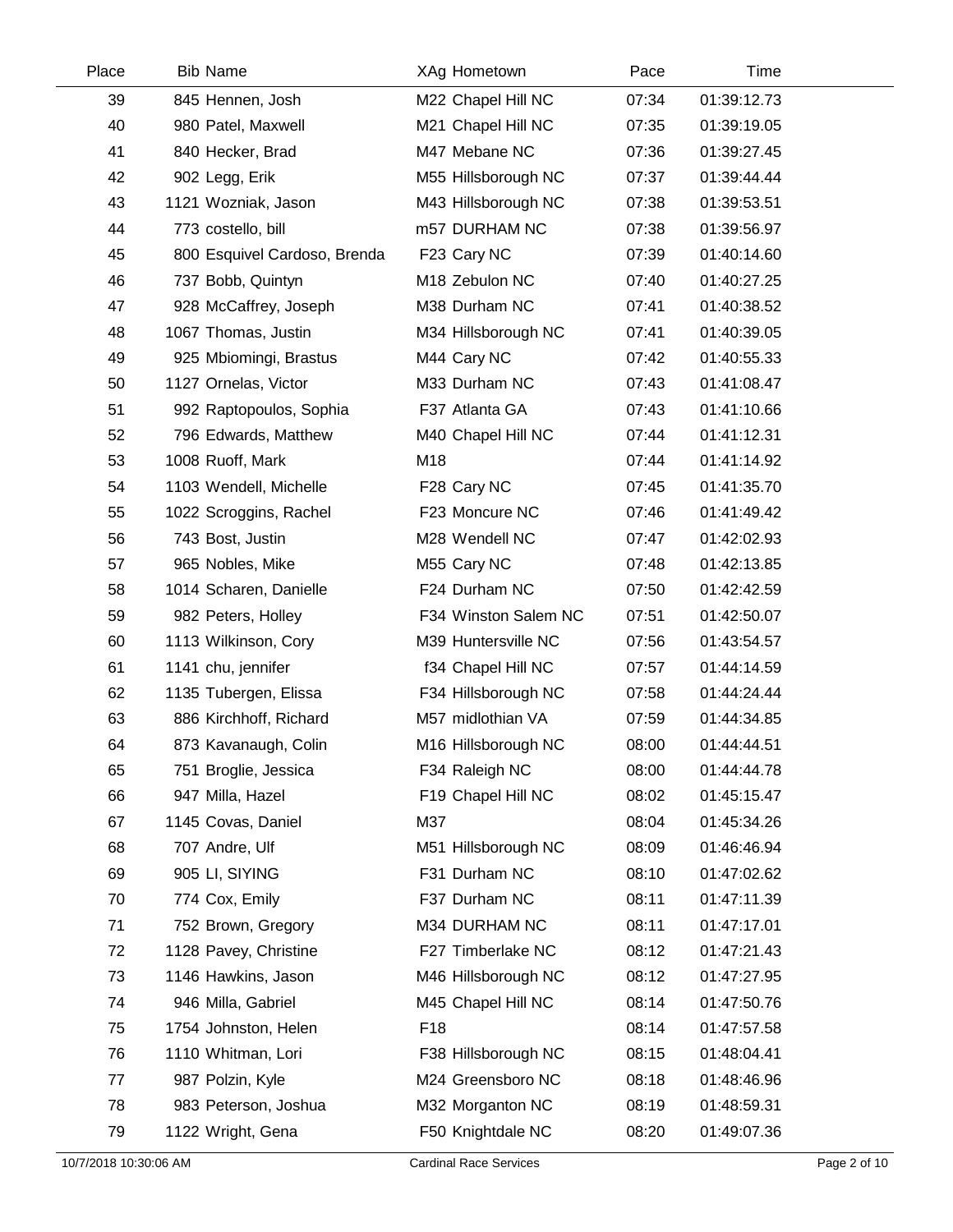| Place | <b>Bib Name</b>            | XAg Hometown         | Pace  | Time        |  |
|-------|----------------------------|----------------------|-------|-------------|--|
| 80    | 1050 Stouffer, Joy         | F20 Chapel Hill NC   | 08:20 | 01:49:09.64 |  |
| 81    | 1023 Scroggins, Teresa     | F52 Moncure NC       | 08:20 | 01:49:16.31 |  |
| 82    | 1080 Tully, Jonathan       | M35 Hillsborough NC  | 08:21 | 01:49:19.57 |  |
| 83    | 1003 Ross, John            | M47 Raleigh NC       | 08:21 | 01:49:24.03 |  |
| 84    | 1129 Pini, Ralph           | M62 Holly Springs NC | 08:23 | 01:49:51.36 |  |
| 85    | 837 Harper, Tod            | M35 Hillsborough NC  | 08:23 | 01:49:55.82 |  |
| 86    | 859 Igboekwe, Emmeline     | F43 CARY NC          | 08:24 | 01:49:58.27 |  |
| 87    | 1123 YANG, WEITAO          | M57 Chapel Hill NC   | 08:24 | 01:49:58.32 |  |
| 88    | 723 Bartz, Angela          | F28 Carrboro NC      | 08:24 | 01:50:05.17 |  |
| 89    | 897 Lane, Whitney          | F30 Durham NC        | 08:25 | 01:50:10.94 |  |
| 90    | 1058 Tait, Justine         | F30 Durham NC        | 08:25 | 01:50:14.93 |  |
| 91    | 962 Nambiar, Shyam         | M29 Mebane NC        | 08:27 | 01:50:41.50 |  |
| 92    | 1079 Trumbull, Becky       | F58 DURHAM NC        | 08:27 | 01:50:43.79 |  |
| 93    | 728 Belin, Josh            | M27 Chapel Hill NC   | 08:27 | 01:50:46.33 |  |
| 94    | 1049 Stewart, Robert       | M30 Chapel Hill NC   | 08:27 | 01:50:48.21 |  |
| 95    | 1010 Sampey, Catherine     | F45 Hillsborough NC  | 08:29 | 01:51:05.32 |  |
| 96    | 1017 Scherf, Kayla         | F34 Rocky Mount NC   | 08:29 | 01:51:13.53 |  |
| 97    | 1078 Trout, Susan          | F44 Chapel Hill NC   | 08:30 | 01:51:15.53 |  |
| 98    | 870 Jones, Tyre'k          | M34 Raleigh NC       | 08:30 | 01:51:19.16 |  |
| 99    | 1150 Hicks, Kenny          | M28 Durham NC        | 08:31 | 01:51:34.48 |  |
| 100   | 706 Anderson, Ryan         | M20 Chapel Hill NC   | 08:32 | 01:51:49.53 |  |
| 101   | 1084 Verbiest, Sarah       | F51 Durham NC        | 08:35 | 01:52:22.28 |  |
| 102   | 1064 Taylor, Will          | M31 DURHAM NC        | 08:35 | 01:52:31.34 |  |
| 103   | 985 Pierce, Michael        | M42 Hurdle Mills NC  | 08:36 | 01:52:34.68 |  |
| 104   | 1019 Schmidt, Blaine       | m51 Chapel Hill NC   | 08:36 | 01:52:42.10 |  |
| 105   | 999 Roberts, Darrell       | M41 Hillsborough NC  | 08:37 | 01:52:54.56 |  |
| 106   | 820 Gordon, Max            | M32 Durham NC        | 08:40 | 01:53:26.99 |  |
| 107   | 1120 Woolford, Leon        | M37 Raleigh NC       | 08:40 | 01:53:28.46 |  |
| 108   | 809 Fleming, William Oscar | M47 Hillsborough NC  | 08:41 | 01:53:39.74 |  |
| 109   | 1066 Thomas, Jody          | M47 Chapel Hill NC   | 08:41 | 01:53:49.46 |  |
| 110   | 1136 Wilging, Sally        | F54 Cary NC          | 08:42 | 01:53:52.96 |  |
| 111   | 1015 Scheipers, Sam        | M18 winston-salem NC | 08:44 | 01:54:30.04 |  |
| 112   | 1751 O'Brien, Cara         | F41 Durham NC        | 08:45 | 01:54:37.95 |  |
| 113   | 923 Matera, Kathy          | F55 Chapel Hill NC   | 08:45 | 01:54:43.61 |  |
| 114   | 1148 Barella, Lisa         | F43 Greensboro NC    | 08:46 | 01:54:47.45 |  |
| 115   | 1068 Thomas, Sonia         | F52 Chapel Hill NC   | 08:46 | 01:54:54.81 |  |
| 116   | 913 Lowe, Charles          | M59 Fayetteville NC  | 08:47 | 01:55:05.18 |  |
| 117   | 753 Brown, William         | M55 Chapel Hill NC   | 08:47 | 01:55:07.01 |  |
| 118   | 842 Helms, Craig           | M58 Chapel Hill NC   | 08:49 | 01:55:31.39 |  |
| 119   | 986 Piracci, Michael       | M60 Hillsborough NC  | 08:50 | 01:55:37.69 |  |
| 120   | 918 Manwaring, Jim         | M63 Hurdle Mills NC  | 08:50 | 01:55:46.13 |  |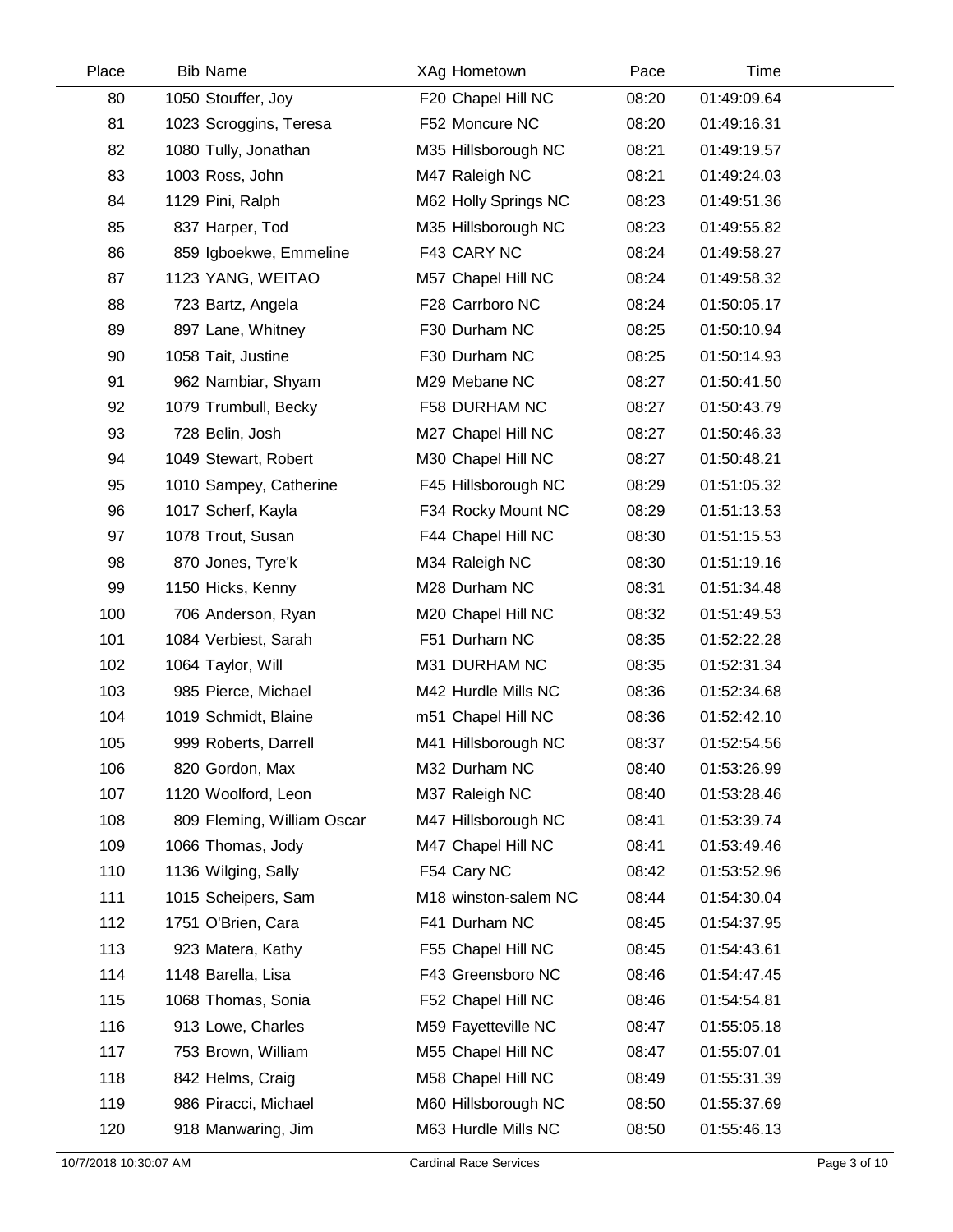| Place | <b>Bib Name</b>          | XAg Hometown          | Pace  | Time        |  |
|-------|--------------------------|-----------------------|-------|-------------|--|
| 121   | 1097 Wayland, Emily      | F23 Chapel Hill NC    | 08:51 | 01:55:57.96 |  |
| 122   | 787 Dinsmore, Katie      | F37 Durham NC         | 08:52 | 01:56:12.06 |  |
| 123   | 884 KINCAID, CHARLES     | M69 Durham NC         | 08:53 | 01:56:28.18 |  |
| 124   | 915 Mack, Kervin         | M38 Hillsborough NC   | 08:53 | 01:56:28.58 |  |
| 125   | 1133 Springer, Joy       | F39 Hillsborough NC   | 08:54 | 01:56:40.33 |  |
| 126   | 978 Pappas, Byron        | M35 Davidson NC       | 08:54 | 01:56:41.57 |  |
| 127   | 1143 Slawson, Kim        | F49 Apex NC           | 08:55 | 01:56:46.64 |  |
| 128   | 1056 Summers, Sarah      | F29 Washington DC     | 08:55 | 01:56:46.85 |  |
| 129   | 879 Kelly, Jo            | F23 Chapel Hill NC    | 08:55 | 01:56:54.60 |  |
| 130   | 922 Martinez, Ernesto    | M37 CARY NC           | 08:57 | 01:57:09.32 |  |
| 131   | 810 Flinchum, Peyton     | F26 Roankoke Rapids N | 08:57 | 01:57:09.98 |  |
| 132   | 720 BARRITT, SID         | M44 Chapel Hill NC    | 08:57 | 01:57:11.09 |  |
| 133   | 1750 Smith, Jeff         | M36 Efland NC         | 08:57 | 01:57:16.08 |  |
| 134   | 953 Morales, Elizabeth   | F31 Durham NC         | 08:58 | 01:57:24.61 |  |
| 135   | 991 Rainey, Hannah       | F30 RALEIGH NC        | 08:58 | 01:57:30.77 |  |
| 136   | 795 Edwards, Kevin       | M44 Hillsborough NC   | 08:59 | 01:57:44.15 |  |
| 137   | 932 McDonald, Melissa    | F31 Hillsborough NC   | 09:00 | 01:57:56.53 |  |
| 138   | 1100 Weeks, Cyndy        | F54 Carrboro NC       | 09:01 | 01:58:01.36 |  |
| 139   | 1044 Stanford, Katie     | F27 Raleigh NC        | 09:01 | 01:58:02.61 |  |
| 140   | 724 Bass, Lindsay        | F21 Chapel Hill NC    | 09:01 | 01:58:06.20 |  |
| 141   | 1741 Carbonara, Jocelyn  | F45 Hillsborough NC   | 09:01 | 01:58:11.41 |  |
| 142   | 715 Bailey, Carly        | F30 Hillsborough NC   | 09:01 | 01:58:13.03 |  |
| 143   | 1071 Thompson, Matthew   | M48 Durham NC         | 09:02 | 01:58:13.69 |  |
| 144   | 844 Henderson, Sarah     | F35                   | 09:04 | 01:58:40.90 |  |
| 145   | 847 Hicks, Travis        | M45 Greensboro NC     | 09:04 | 01:58:47.42 |  |
| 146   | 1024 Settlemires, Ivy    | F33 Chapel Hill NC    | 09:05 | 01:59:03.87 |  |
| 147   | 926 McAdams, Margaret    | F53 Durham NC         | 09:08 | 01:59:34.90 |  |
| 148   | 731 Biegler, Justin      | M37 Raleigh NC        | 09:08 | 01:59:43.37 |  |
| 149   | 917 mann, kimberly       | F46 DURHAM NC         | 09:09 | 01:59:54.05 |  |
| 150   | 1130 Ray, Bill           | M61 DURHAM NC         | 09:10 | 02:00:03.25 |  |
| 151   | 1083 Verastegui, Jessica | F27 Yadkinville NC    | 09:11 | 02:00:12.08 |  |
| 152   | 1077 TROST, BILL         | M47 Hillsborough NC   | 09:11 | 02:00:17.05 |  |
| 153   | 740 Bollinger, Bryan     | M38 Hillsborough NC   | 09:13 | 02:00:44.80 |  |
| 154   | 865 Jennings, Peggy      | F42 Chapel Hill NC    | 09:13 | 02:00:47.20 |  |
| 155   | 881 Kelly, Matt          | M29 Hillsborough NC   | 09:14 | 02:00:58.56 |  |
| 156   | 949 Minor, Katherine     | F27 Hurdle Mills NC   | 09:15 | 02:01:13.36 |  |
| 157   | 764 Cathey, Eric         | M45 Hillsborough NC   | 09:16 | 02:01:19.82 |  |
| 158   | 1142 Delaguila, George   | M49                   | 09:16 | 02:01:23.75 |  |
| 159   | 1069 Thompson, Andy      | M37 Mebane NC         | 09:16 | 02:01:29.96 |  |
| 160   | 1047 Stevens, Sharon     | F45 Chapel Hill NC    | 09:17 | 02:01:37.07 |  |
| 161   | 1046 Stevens, Bruce      | M48 Chapel Hill NC    | 09:18 | 02:01:46.59 |  |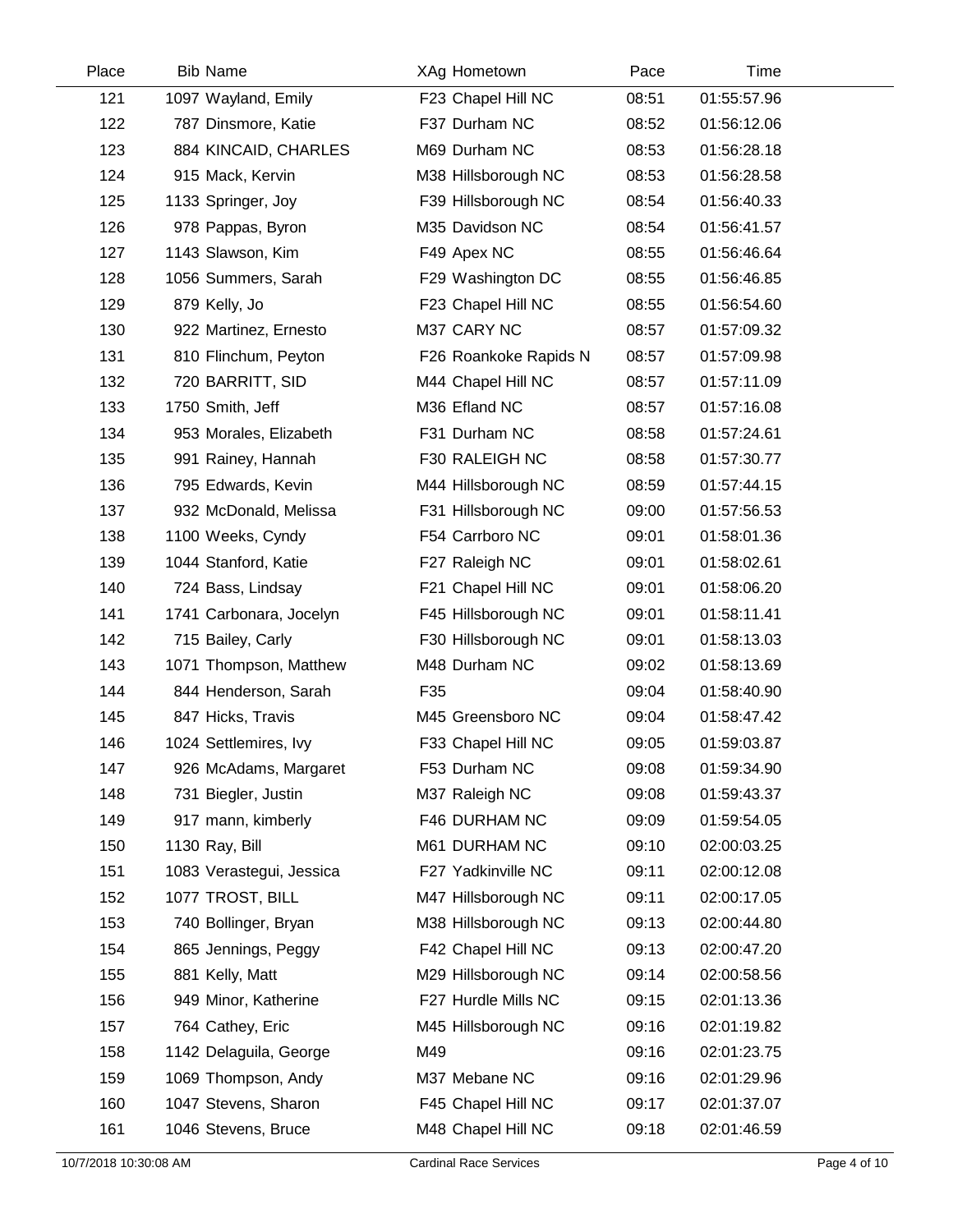| Place | <b>Bib Name</b>              | XAg Hometown        | Pace  | Time        |  |
|-------|------------------------------|---------------------|-------|-------------|--|
| 162   | 1147 Corina, Debbie          | F47 Hillsborough NC | 09:18 | 02:01:50.80 |  |
| 163   | 792 Dudley, Mitchell         | M22 Chapel Hill NC  | 09:22 | 02:02:46.93 |  |
| 164   | 851 Hofmeier, Matthew        | M34 Durham NC       | 09:23 | 02:02:49.67 |  |
| 165   | 866 Johnson, Kayla           | F32                 | 09:23 | 02:02:49.98 |  |
| 166   | 702 Adams, Kia               | F42 Raleigh NC      | 09:24 | 02:03:03.51 |  |
| 167   | 998 Richardson, Joanne       | F <sub>57</sub>     | 09:25 | 02:03:20.30 |  |
| 168   | 801 Exline, Laura            | F33 Cary NC         | 09:26 | 02:03:35.20 |  |
| 169   | 1002 Rosett, Molly           | F31 DURHAM NC       | 09:27 | 02:03:48.82 |  |
| 170   | 966 Northen, John            | M68 Chapel Hill NC  | 09:27 | 02:03:48.98 |  |
| 171   | 1039 Sokol, Joe              | M33 Durham NC       | 09:28 | 02:04:00.63 |  |
| 172   | 997 Richards, Jennifer       | F40 Chapel Hill NC  | 09:28 | 02:04:05.04 |  |
| 173   | 936 McNeilly, Kevin          | F66 Carrboro NC     | 09:30 | 02:04:23.68 |  |
| 174   | 711 Astraikis, Lyndi         | F43 Durham NC       | 09:30 | 02:04:26.57 |  |
| 175   | 975 O'Toole, Kevin           | M29 DURHAM NC       | 09:31 | 02:04:40.24 |  |
| 176   | 1102 Welsh-Loveman, Kristine | F27 DURHAM NC       | 09:31 | 02:04:40.51 |  |
| 177   | 959 Mullen, Tony             | M51 Claremont NC    | 09:31 | 02:04:43.41 |  |
| 178   | 744 Bowen, Mimi              | F24 Durham NC       | 09:32 | 02:04:49.22 |  |
| 179   | 940 Mellott, sue             | F60 Raleigh NC      | 09:33 | 02:05:03.88 |  |
| 180   | 1006 Ruback, Paul            | M19 Hillsborough NC | 09:33 | 02:05:12.67 |  |
| 181   | 907 Li, Yixuan               | F18 Carrboro NC     | 09:34 | 02:05:16.47 |  |
| 182   | 957 Moy, Cheryl              | F33 Durham NC       | 09:34 | 02:05:18.93 |  |
| 183   | 1051 Straub, Magdalena       | F28 Durham NC       | 09:34 | 02:05:18.93 |  |
| 184   | 793 Dunn, Martha             | F55 Hillsborough NC | 09:35 | 02:05:28.42 |  |
| 185   | 813 Gambill, Renee           | F47 Chapel Hill NC  | 09:36 | 02:05:48.98 |  |
| 186   | 895 Lagler, Taylor           | F24 Carrboro NC     | 09:37 | 02:05:54.56 |  |
| 187   | 1004 Ross, Mary              | F45 Hillsborough NC | 09:40 | 02:06:41.06 |  |
| 188   | 867 Johnson, Kip             | M52 Bahama NC       | 09:41 | 02:06:54.81 |  |
| 189   | 734 Blair, Brett             | M57 Durham NC       | 09:42 | 02:07:03.83 |  |
| 190   | 939 Mellott, Randy           | M70 Raleigh NC      | 09:43 | 02:07:20.09 |  |
| 191   | 1107 Wheelis, Sandi          | F47 Hillsborough NC | 09:43 | 02:07:23.28 |  |
| 192   | 722 Bartholomew, Andrew      | M39 Hillsborough NC | 09:45 | 02:07:41.62 |  |
| 193   | 768 Cheshire, Adam           | M35 Hillsborough NC | 09:45 | 02:07:47.38 |  |
| 194   | 921 Martin, Shannon          | F28 Hillsborough NC | 09:46 | 02:07:50.15 |  |
| 195   | 945 Milla, Cecilia           | F44 Chapel Hill NC  | 09:46 | 02:07:53.42 |  |
| 196   | 708 Andres, Morgan           | F37 Durham NC       | 09:47 | 02:08:06.14 |  |
| 197   | 766 Caviness, Lewis          | M55 Hillsborough NC | 09:47 | 02:08:08.31 |  |
| 198   | 943 Mielke, Dieter           | M28 Durham NC       | 09:48 | 02:08:26.08 |  |
| 199   | 919 Marin, Michael           | M29 Haw River NC    | 09:48 | 02:08:29.12 |  |
| 200   | 1075 Trembath, Dimitri       | M49 Chapel Hill NC  | 09:50 | 02:08:51.01 |  |
| 201   | 710 Arthur, Lisa             | F31 Greensboro NC   | 09:50 | 02:08:51.85 |  |
| 202   | 882 Kelmel, Mike             | M56 Raleigh NC      | 09:51 | 02:09:05.86 |  |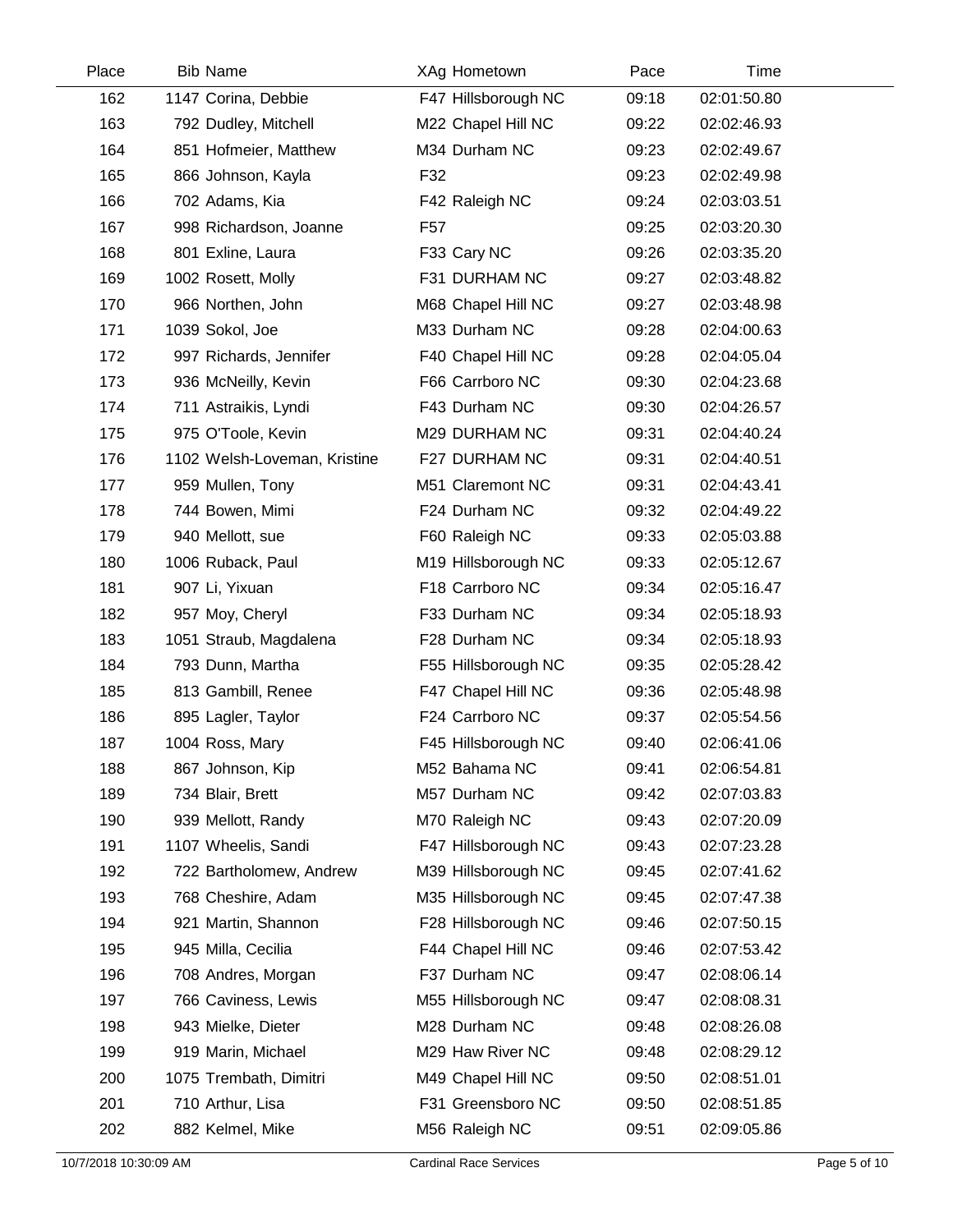| Place | <b>Bib Name</b>                | XAg Hometown          | Pace  | Time        |  |
|-------|--------------------------------|-----------------------|-------|-------------|--|
| 203   | 818 Goldstein, Alisha          | F33 Durham NC         | 09:52 | 02:09:19.58 |  |
| 204   | 863 Jacques, Emmanuel          | M42 Cary NC           | 09:53 | 02:09:22.63 |  |
| 205   | 899 Lawson, Merissa            | F40 Durham NC         | 09:53 | 02:09:31.77 |  |
| 206   | 1093 Walters, Virginia         | F36 Hillsborough NC   | 09:54 | 02:09:40.13 |  |
| 207   | 1027 Shepherd-banigan, Megan   | F39 Hillsborough NC   | 09:54 | 02:09:40.26 |  |
| 208   | 967 Northrup, Shaun            | M40 Raleigh NC        | 09:56 | 02:10:02.68 |  |
| 209   | 872 Kanopoulos, Nichole        | F31 Carrboro NC       | 09:57 | 02:10:23.94 |  |
| 210   | 750 Brodie, Kelvin             | M61 Durham NC         | 09:59 | 02:10:48.92 |  |
| 211   | 894 Kulkarni Jaiprakash, Beena | F29 Durham NC         | 09:59 | 02:10:50.33 |  |
| 212   | 995 Reddy, Vinay               | M42 Hillsborough NC   | 09:59 | 02:10:50.37 |  |
| 213   | 1073 Tong, Evan                | M36 Hillsborough NC   | 09:59 | 02:10:51.11 |  |
| 214   | 855 Huffman, Katie             | F37 Chapel Hill NC    | 10:03 | 02:11:40.93 |  |
| 215   | 761 Carter, John               | M23 Raleigh NC        | 10:04 | 02:11:55.67 |  |
| 216   | 896 Lambert, Zoila             | F44 GRAHAM NC         | 10:04 | 02:11:58.22 |  |
| 217   | 935 McIntyre, Rachel           | F26 GRAHAM NC         | 10:04 | 02:11:58.76 |  |
| 218   | 772 Cooke, Sandra              | F39 Haw River NC      | 10:05 | 02:12:07.76 |  |
| 219   | 862 Irish, Judson              | M46 Hillsborough NC   | 10:06 | 02:12:17.64 |  |
| 220   | 1137 Woods, Kenneth            | M44 BURLINGTON NC     | 10:08 | 02:12:39.52 |  |
| 221   | 1126 Okoth, Jacqueline         | F50 Raleigh NC        | 10:08 | 02:12:50.17 |  |
| 222   | 1032 Simpson, Sheila           | F50 Creedmoor NC      | 10:09 | 02:13:01.54 |  |
| 223   | 1099 Webb, Carlos              | M50 Chapel Hill NC    | 10:10 | 02:13:06.08 |  |
| 224   | 777 Cummings, Heather          | F31 Hillsborough NC   | 10:10 | 02:13:16.95 |  |
| 225   | 1749 Clar, Justin              | M34 Hillsborough NC   | 10:11 | 02:13:29.83 |  |
| 226   | 853 Holaday, Sue               | F50 Durham NC         | 10:12 | 02:13:34.14 |  |
| 227   | 1035 Smith, Amelia             | F26 Durham NC         | 10:13 | 02:13:43.85 |  |
| 228   | 730 Berrien, Kate              | F49 Hillsborough NC   | 10:14 | 02:14:06.97 |  |
| 229   | 1743 Stevens, Kirk             | M54 Virginia Beach VA | 10:15 | 02:14:21.84 |  |
| 230   | 1021 Schwartz, Scott           | M30 Raleigh NC        | 10:17 | 02:14:36.64 |  |
| 231   | 934 McGroddy, Mike             | M31 Durham NC         | 10:17 | 02:14:46.59 |  |
| 232   | 785 Dhruva, Nirav              | M40 Raleigh NC        | 10:19 | 02:15:09.16 |  |
| 233   | 893 Kuglitsch, Jeff            | M66 Rocky Mount NC    | 10:19 | 02:15:11.29 |  |
| 234   | 969 Obenshain, Cedelia         | F17 Hillsborough NC   | 10:20 | 02:15:15.60 |  |
| 235   | 745 Boxter, John               | M32 Hillsborough NC   | 10:20 | 02:15:22.87 |  |
| 236   | 861 Irish, Jim                 | M53                   | 10:21 | 02:15:35.56 |  |
| 237   | 875 Keighron, Melina           | F21 Chapel Hill NC    | 10:21 | 02:15:37.53 |  |
| 238   | 1020 Schopler, Eric            | M24 Chapel Hill NC    | 10:21 | 02:15:37.74 |  |
| 239   | 901 Lee, Tyler                 | F30 Hillsborough NC   | 10:22 | 02:15:52.98 |  |
| 240   | 771 Clewley, Andrea            | F41 Hillsborough NC   | 10:23 | 02:16:03.51 |  |
| 241   | 1025 Shaffer, Megan            | F46 BURLINGTON NC     | 10:24 | 02:16:09.56 |  |
| 242   | 719 Barnhill, Cole             | M20 Durham NC         | 10:24 | 02:16:16.17 |  |
| 243   | 850 Hinson, Josh               | M46 Chapel Hill NC    | 10:25 | 02:16:22.62 |  |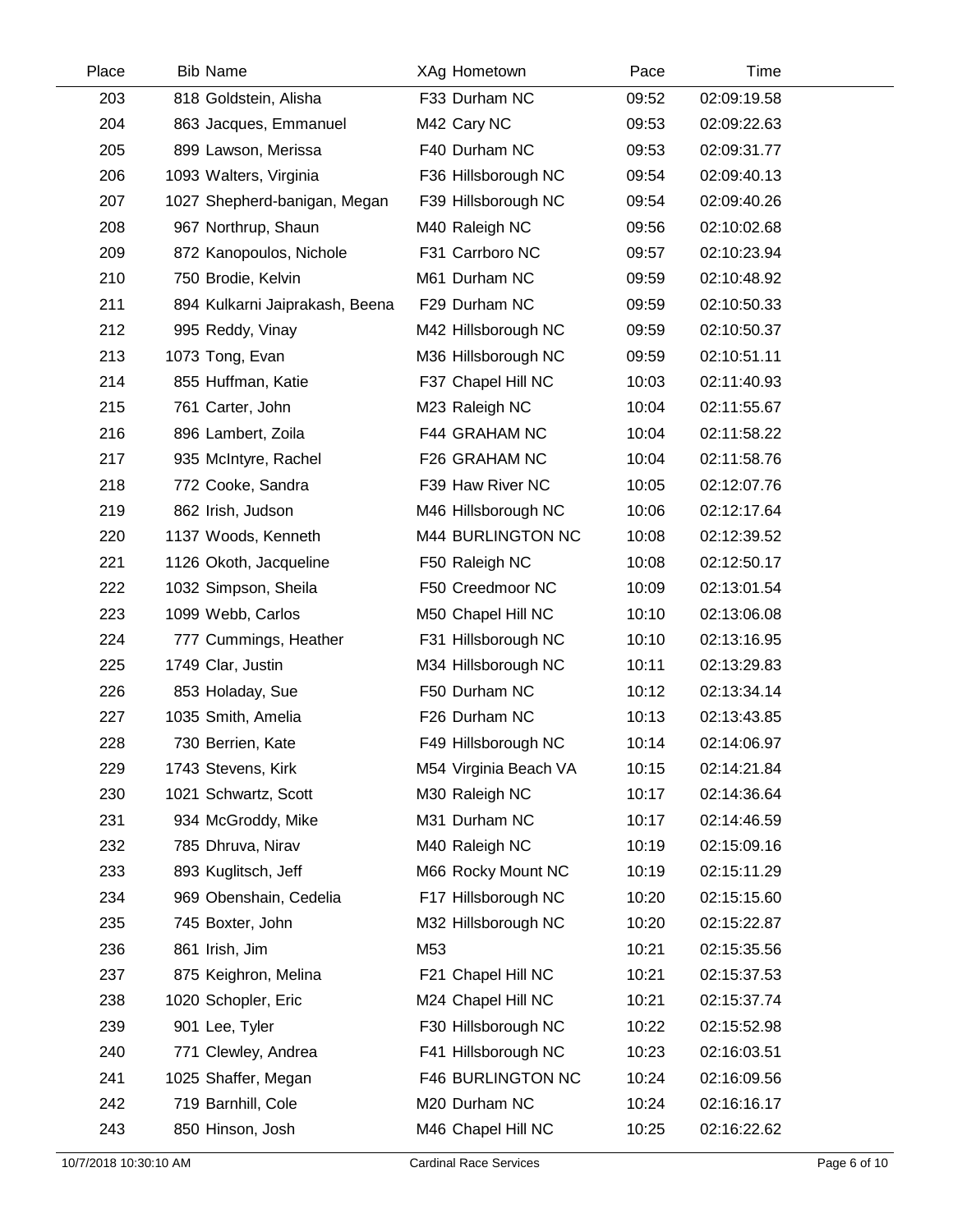| Place | <b>Bib Name</b>         | XAg Hometown        | Pace  | Time        |  |
|-------|-------------------------|---------------------|-------|-------------|--|
| 244   | 826 Griffin, Ricky      | M52 Knightdale NC   | 10:25 | 02:16:31.98 |  |
| 245   | 701 Abramson, Kyle      | M45 CARY NC         | 10:29 | 02:17:14.61 |  |
| 246   | 705 anderson, kevin     | M49 Clayton NC      | 10:30 | 02:17:29.65 |  |
| 247   | 880 Kelly, Mary         | F60 Shelby NC       | 10:31 | 02:17:46.41 |  |
| 248   | 988 Powell, Jennifer    | F38 Durham NC       | 10:31 | 02:17:51.38 |  |
| 249   | 994 reddington, krista  | F44 Hillsborough NC | 10:32 | 02:18:03.85 |  |
| 250   | 1009 Ruppenkamp, Jill   | F41 Garner NC       | 10:35 | 02:18:32.77 |  |
| 251   | 856 Hunter, Jon         | M56 Durham NC       | 10:35 | 02:18:44.98 |  |
| 252   | 1149 Prentice, Brian    | M31 Chapel Hill NC  | 10:36 | 02:18:52.33 |  |
| 253   | 735 Blair, Kim          | F49 Durham NC       | 10:38 | 02:19:20.78 |  |
| 254   | 1106 WHALEN, krista     | F28 DURHAM NC       | 10:38 | 02:19:21.33 |  |
| 255   | 1061 Taussig, Matthew   | F34 Durham NC       | 10:39 | 02:19:34.59 |  |
| 256   | 1060 Taussig, Lana      | F34 Durham NC       | 10:39 | 02:19:34.83 |  |
| 257   | 883 Kennedy, Andrew     | M51 Chapel Hill NC  | 10:42 | 02:20:07.14 |  |
| 258   | 713 Austin, John        | M30 DURHAM NC       | 10:44 | 02:20:33.65 |  |
| 259   | 709 Aplin, Andrew       | M39 WAKE FOREST N   | 10:44 | 02:20:39.75 |  |
| 260   | 786 Dickerson, Mandy    | F39 Hillsborough NC | 10:45 | 02:20:43.09 |  |
| 261   | 970 Obenshain, Kathryn  | F18 Hillsborough NC | 10:45 | 02:20:47.72 |  |
| 262   | 770 Church, Connie      | F56 Hillsborough NC | 10:46 | 02:21:02.16 |  |
| 263   | 829 Haenel, Greg        | M53 GRAHAM NC       | 10:46 | 02:21:04.41 |  |
| 264   | 1065 Tennant, Shannon   | F44 GRAHAM NC       | 10:46 | 02:21:04.62 |  |
| 265   | 1018 Scheuring, Jeffrey | M35 Durham NC       | 10:46 | 02:21:05.28 |  |
| 266   | 931 McDermott, Mike     | M46 Durham NC       | 10:47 | 02:21:12.30 |  |
| 267   | 860 locca, Heather      | F42 Durham NC       | 10:47 | 02:21:12.99 |  |
| 268   | 763 Cater, Sarah        | F32 Hillsborough NC | 10:47 | 02:21:13.64 |  |
| 269   | 955 Morrison, Scott     | M42 Durham NC       | 10:48 | 02:21:34.79 |  |
| 270   | 775 Creech, Mary Anna   | F33 Garner NC       | 10:49 | 02:21:38.57 |  |
| 271   | 776 Creech, Thomas      | M35 Garner NC       | 10:49 | 02:21:39.13 |  |
| 272   | 739 Bolick, Cheryl      | F48 Chapel Hill NC  | 10:50 | 02:21:59.63 |  |
| 273   | 1092 walters, kevin     | m39 Hillsborough NC | 10:51 | 02:22:08.33 |  |
| 274   | 1091 Walters, Jim       | M69                 | 10:51 | 02:22:08.61 |  |
| 275   | 1076 Trogdon, Deena     | F50 asheboro NC     | 10:51 | 02:22:09.24 |  |
| 276   | 889 Kranz, Michelle     | F34 Raleigh NC      | 10:51 | 02:22:13.70 |  |
| 277   | 754 Bruhns, Mike        | M45 Cedar Grove NC  | 10:54 | 02:22:43.13 |  |
| 278   | 974 Orozco, Amy         | F44 WAKE FOREST N   | 10:54 | 02:22:43.30 |  |
| 279   | 1081 Tyll, David        | M44 Hillsborough NC | 10:54 | 02:22:46.60 |  |
| 280   | 816 Gimondo, Liz        | F34 Raleigh NC      | 10:54 | 02:22:46.81 |  |
| 281   | 874 Kavanaugh, Laura    | F54 Hillsborough NC | 10:55 | 02:22:54.30 |  |
| 282   | 846 Hessling, Peter     | M66 Durham NC       | 10:55 | 02:22:58.17 |  |
| 283   | 811 Flinn, Dianne       | F39 Chapel Hill NC  | 10:56 | 02:23:17.91 |  |
| 284   | 815 Germenis, Sandra    | F56 Chapel Hill NC  | 10:57 | 02:23:22.28 |  |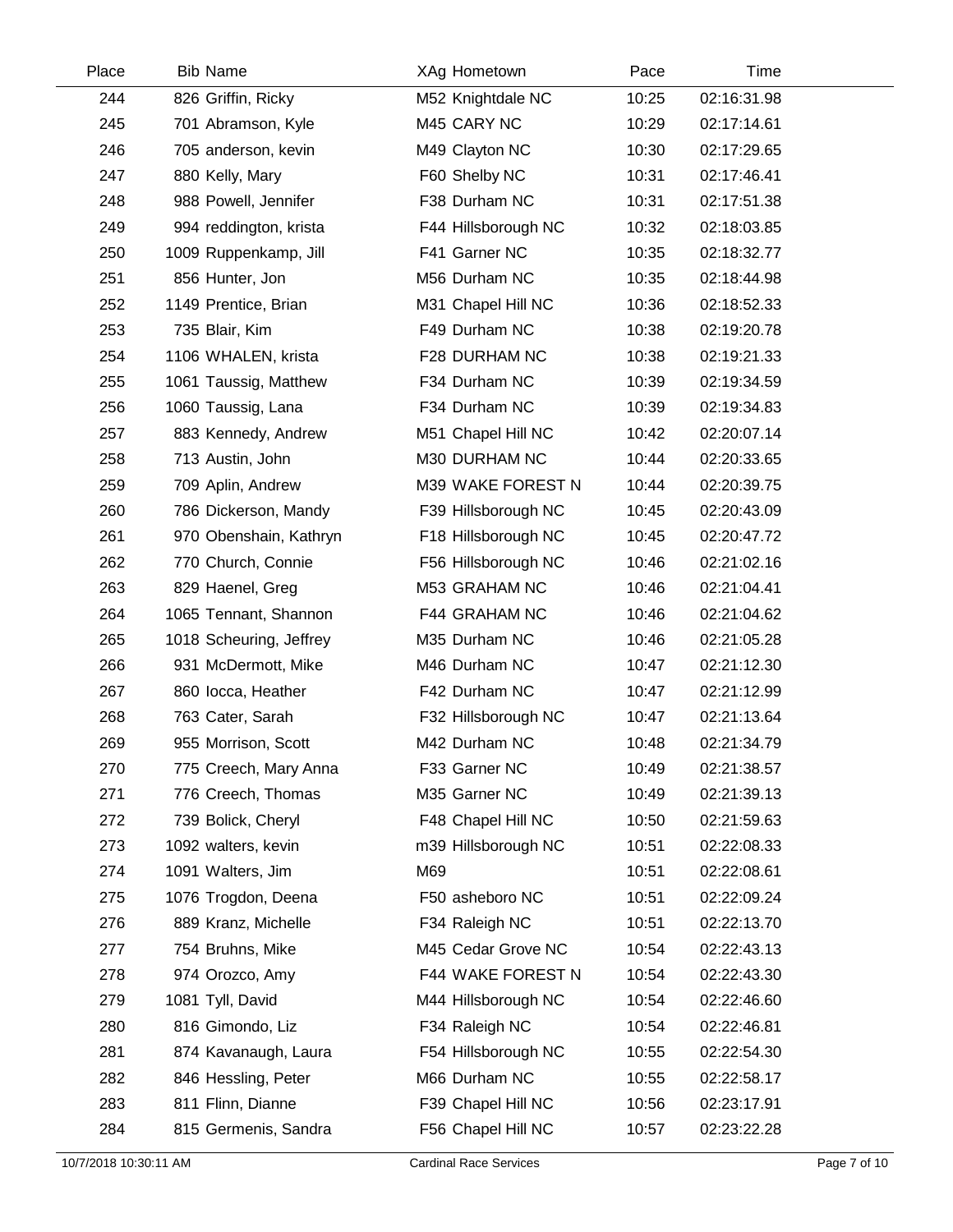| Place | <b>Bib Name</b>             | XAg Hometown        | Pace  | Time        |  |
|-------|-----------------------------|---------------------|-------|-------------|--|
| 285   | 1096 Wattley, Davan         | M36 Knightdale NC   | 10:58 | 02:23:34.81 |  |
| 286   | 910 Lloyd, Traci            | F46 Mebane NC       | 10:59 | 02:23:53.28 |  |
| 287   | 1038 SMITH, SUSAN           | F60 DURHAM NC       | 10:59 | 02:23:56.15 |  |
| 288   | 836 Harman, Asia            | F34 Durham NC       | 11:02 | 02:24:32.49 |  |
| 289   | 938 McRobbie, Josephine     | F33 DURHAM NC       | 11:02 | 02:24:32.56 |  |
| 290   | 716 Ball, Trish             | F27 Pittsboro NC    | 11:03 | 02:24:41.96 |  |
| 291   | 1115 Williams, Crystal      | F44 Durham NC       | 11:03 | 02:24:49.77 |  |
| 292   | 765 Cathey, Katherine       | F40 Hillsborough NC | 11:04 | 02:24:59.27 |  |
| 293   | 1138 Webb, Mike             | M65 Snow Camp NC    | 11:04 | 02:25:02.95 |  |
| 294   | 1070 Thompson, John         | M57                 | 11:05 | 02:25:17.91 |  |
| 295   | 822 Gould, Steven           | M37 Danville VA     | 11:08 | 02:25:50.84 |  |
| 296   | 718 Barber, Megan           | F32 Danville VA     | 11:08 | 02:25:50.96 |  |
| 297   | 906 Li, Vivian              | F61 Durham NC       | 11:10 | 02:26:17.90 |  |
| 298   | 942 Meyer, Jaye             | F57 Chapel Hill NC  | 11:10 | 02:26:18.90 |  |
| 299   | 944 Mika, Sheryl            | F54 Hillsborough NC | 11:11 | 02:26:26.42 |  |
| 300   | 838 Harrison, Jan           | F60 DURHAM NC       | 11:12 | 02:26:47.01 |  |
| 301   | 783 DePeal, Lesa            | F49 Durham NC       | 11:12 | 02:26:47.20 |  |
| 302   | 979 Parish, Alice           | F28 Durham NC       | 11:13 | 02:27:02.80 |  |
| 303   | 976 Pait, Allison           | F40 Oak Ridge NC    | 11:14 | 02:27:08.79 |  |
| 304   | 977 Pait, Gregg             | M39 Oak Ridge NC    | 11:14 | 02:27:09.16 |  |
| 305   | 871 Jooste, Karen           | F48 Chapel Hill NC  | 11:14 | 02:27:12.03 |  |
| 306   | 848 Hildebrand, John        | M46 Hillsborough NC | 11:15 | 02:27:21.40 |  |
| 307   | 1062 Tavernise, Adriana     | F46 Mebane NC       | 11:16 | 02:27:39.26 |  |
| 308   | 825 Greene, Elizabeth       | F37 Hillsborough NC | 11:17 | 02:27:53.53 |  |
| 309   | 835 Hardy, Phil             | M28 Wilmington NC   | 11:23 | 02:29:12.61 |  |
| 310   | 1048 Stevens, Susanna       | F39 Durham NC       | 11:24 | 02:29:16.15 |  |
| 311   | 1055 Sullivan, Brian        | M37 Hillsborough NC | 11:24 | 02:29:23.39 |  |
| 312   | 747 Brandon, Ashley         | F35 Hillsborough NC | 11:25 | 02:29:27.01 |  |
| 313   | 911 Louder, Tawnya          | F47 Chapel Hill NC  | 11:26 | 02:29:49.05 |  |
| 314   | 1108 Whitacre, Stephanie    | F45 Chapel Hill NC  | 11:26 | 02:29:52.98 |  |
| 315   | 1085 Wall, Mark             | M35 East Bend NC    | 11:28 | 02:30:07.61 |  |
| 316   | 958 Muir, Mark              | M55 Arlington VA    | 11:29 | 02:30:26.45 |  |
| 317   | 964 Nickerson, Nick         | M72 Chapel Hill NC  | 11:32 | 02:31:00.16 |  |
| 318   | 990 Raghunathan, Yogeshwara | M44 Cary NC         | 11:32 | 02:31:03.10 |  |
| 319   | 1112 Wiggins, Kristi        | F49 Durham NC       | 11:32 | 02:31:05.06 |  |
| 320   | 961 Nair, Soumya            | F29 Mebane NC       | 11:33 | 02:31:19.01 |  |
| 321   | 1033 Singh, Jyoti           | F41 Raleigh NC      | 11:34 | 02:31:27.18 |  |
| 322   | 891 Krieves, Andreya        | F37                 | 11:43 | 02:33:24.45 |  |
| 323   | 892 Krieves, Michael        | M38                 | 11:43 | 02:33:24.69 |  |
| 324   | 1052 Stringfellow, Ryan     | M41 Chapel Hill NC  | 11:43 | 02:33:25.29 |  |
| 325   | 1053 Stringfellow, Valerie  | F45 Chapel Hill NC  | 11:43 | 02:33:25.48 |  |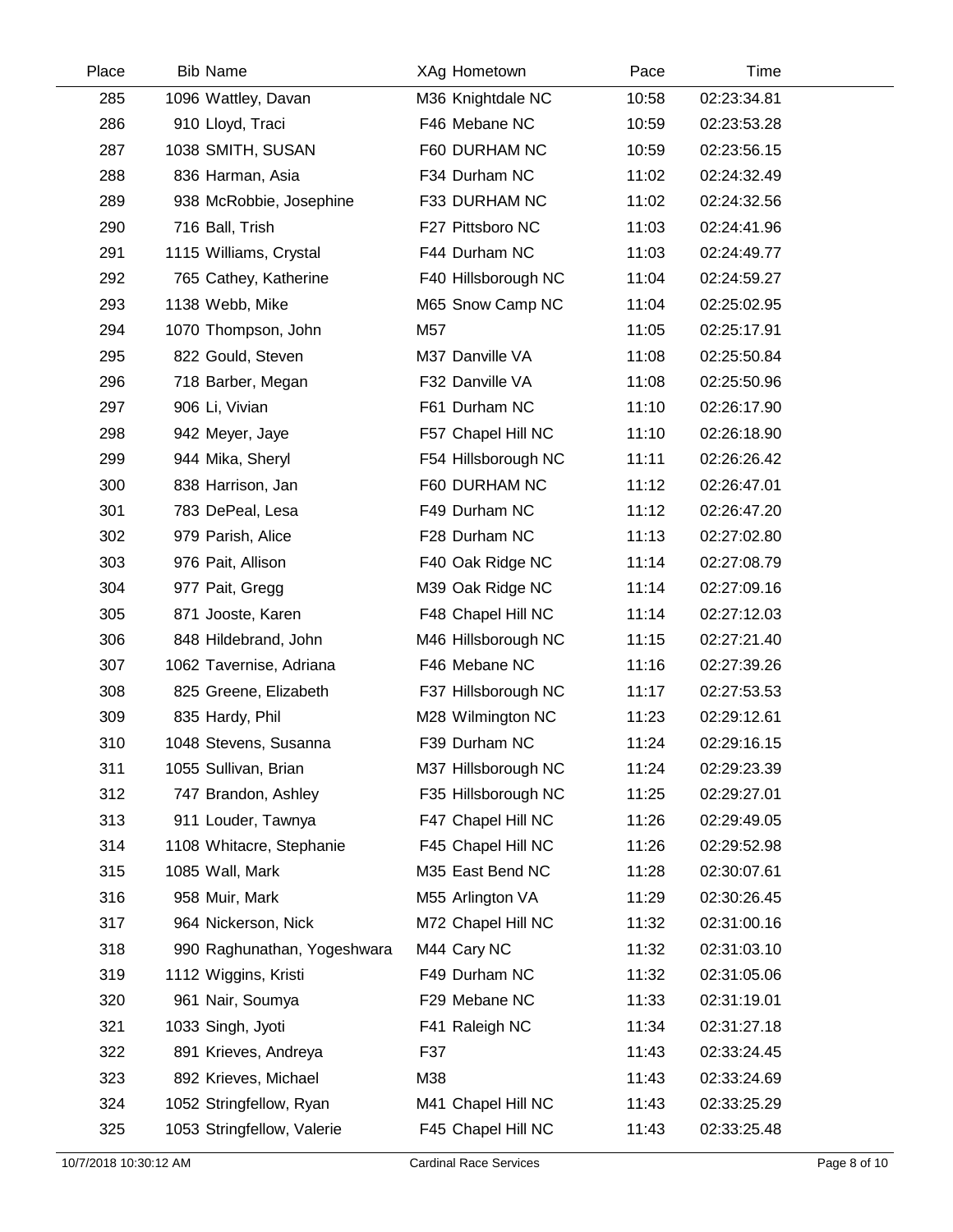| Place | <b>Bib Name</b>          | XAg Hometown        | Pace  | Time        |  |
|-------|--------------------------|---------------------|-------|-------------|--|
| 326   | 748 Bray, Lou            | F48 Greensboro NC   | 11:43 | 02:33:34.68 |  |
| 327   | 1753 Kapsaskis, Tony     | M53 Cary NC         | 11:46 | 02:34:03.98 |  |
| 328   | 869 Jolley, Emma         | F26 Elon NC         | 11:48 | 02:34:28.71 |  |
| 329   | 1005 Rossi, Jennifer     | F37 Cary NC         | 11:48 | 02:34:30.87 |  |
| 330   | 756 Calder, Dana         | F39 Durham NC       | 11:48 | 02:34:38.76 |  |
| 331   | 819 Goodfred, Randy      | M53 Durham NC       | 11:52 | 02:35:22.48 |  |
| 332   | 784 DePeal, Thomas       | M51 Durham NC       | 11:53 | 02:35:33.94 |  |
| 333   | 760 Carter, Anna         | F29 Durham NC       | 11:54 | 02:35:59.74 |  |
| 334   | 1742 Maxwell, Stuart     | M69 Cary NC         | 11:58 | 02:36:49.52 |  |
| 335   | 1748 Bennett, Arthur     | M52 Rocky Mount NC  | 12:02 | 02:37:38.15 |  |
| 336   | 808 FLAHIFF, CHARLENE    | F54 Durham NC       | 12:03 | 02:37:47.85 |  |
| 337   | 755 Butler, David        | M48 Cary NC         | 12:04 | 02:38:09.16 |  |
| 338   | 984 Phichith, Alounthith | F43 Hillsborough NC | 12:06 | 02:38:27.52 |  |
| 339   | 807 Finnell, Alice       | F66 Chapel Hill NC  | 12:11 | 02:39:32.27 |  |
| 340   | 1111 Whitted, Kimberly   | F44 Lillington NC   | 12:13 | 02:39:57.67 |  |
| 341   | 1088 Walsh, Sri Arjuna   | M23 Efland NC       | 12:15 | 02:40:29.51 |  |
| 342   | 1013 Saunders, Pam       | F54 Mebane NC       | 12:16 | 02:40:39.25 |  |
| 343   | 993 Ratliff, Brenda      | F53 Hillsborough NC | 12:16 | 02:40:40.21 |  |
| 344   | 780 Davis, Beth          | F49 Chapel Hill NC  | 12:16 | 02:40:43.36 |  |
| 345   | 782 Davis, Nicole        | F17 Chapel Hill NC  | 12:16 | 02:40:44.08 |  |
| 346   | 916 Magana, Raymond      | M39 Raleigh NC      | 12:19 | 02:41:15.49 |  |
| 347   | 885 King, John           | M45 Hillsborough NC | 12:22 | 02:41:59.24 |  |
| 348   | 799 Engle, Cindy         | F68 Durham NC       | 12:26 | 02:42:47.23 |  |
| 349   | 767 Chaparro, Andres     | M30 Durham NC       | 12:28 | 02:43:12.54 |  |
| 350   | 1140 storrow, lee        | m29 Chapel Hill NC  | 12:30 | 02:43:43.30 |  |
| 351   | 741 Boone, Joan          | F65 Efland NC       | 12:32 | 02:44:06.92 |  |
| 352   | 1074 Torrice, Lindsay    | F38 Chapel Hill NC  | 12:37 | 02:45:17.92 |  |
| 353   | 1094 Ware, Michele       | F63 Chapel Hill NC  | 12:37 | 02:45:19.07 |  |
| 354   | 1059 Tanakanti, Narendra | M38 Apex NC         | 12:38 | 02:45:30.59 |  |
| 355   | 1114 Williams, Beverly   | F49 Durham NC       | 12:41 | 02:46:13.95 |  |
| 356   | 1139 Burgess, Michelle   | F40                 | 12:45 | 02:46:58.52 |  |
| 357   | 924 Matter, Gregory      | M41 Hillsborough NC | 12:49 | 02:47:49.03 |  |
| 358   | 1063 Taylor, Rebecca     | F39 Greenville NC   | 12:52 | 02:48:32.08 |  |
| 359   | 956 Mouton, Megan        | F21 Hillsborough NC | 12:54 | 02:48:53.01 |  |
| 360   | 1745 Carbonara, Scott    | M32 Hillsborough NC | 12:57 | 02:49:32.79 |  |
| 361   | 1090 Walters, Anne       | F57                 | 13:01 | 02:50:25.29 |  |
| 362   | 920 Martin, Cindy        | F48 Raleigh NC      | 13:09 | 02:52:21.01 |  |
| 363   | 1116 Williams, Ruthie    | F50 Garner NC       | 13:17 | 02:53:54.86 |  |
| 364   | 904 Leonard, Laura       | F41 Clayton NC      | 13:22 | 02:55:05.86 |  |
| 365   | 733 Black, Amanda        | F48 Garner NC       | 13:22 | 02:55:06.26 |  |
| 366   | 781 Davis, Lisa          | F49 Raleigh NC      | 13:22 | 02:55:11.06 |  |